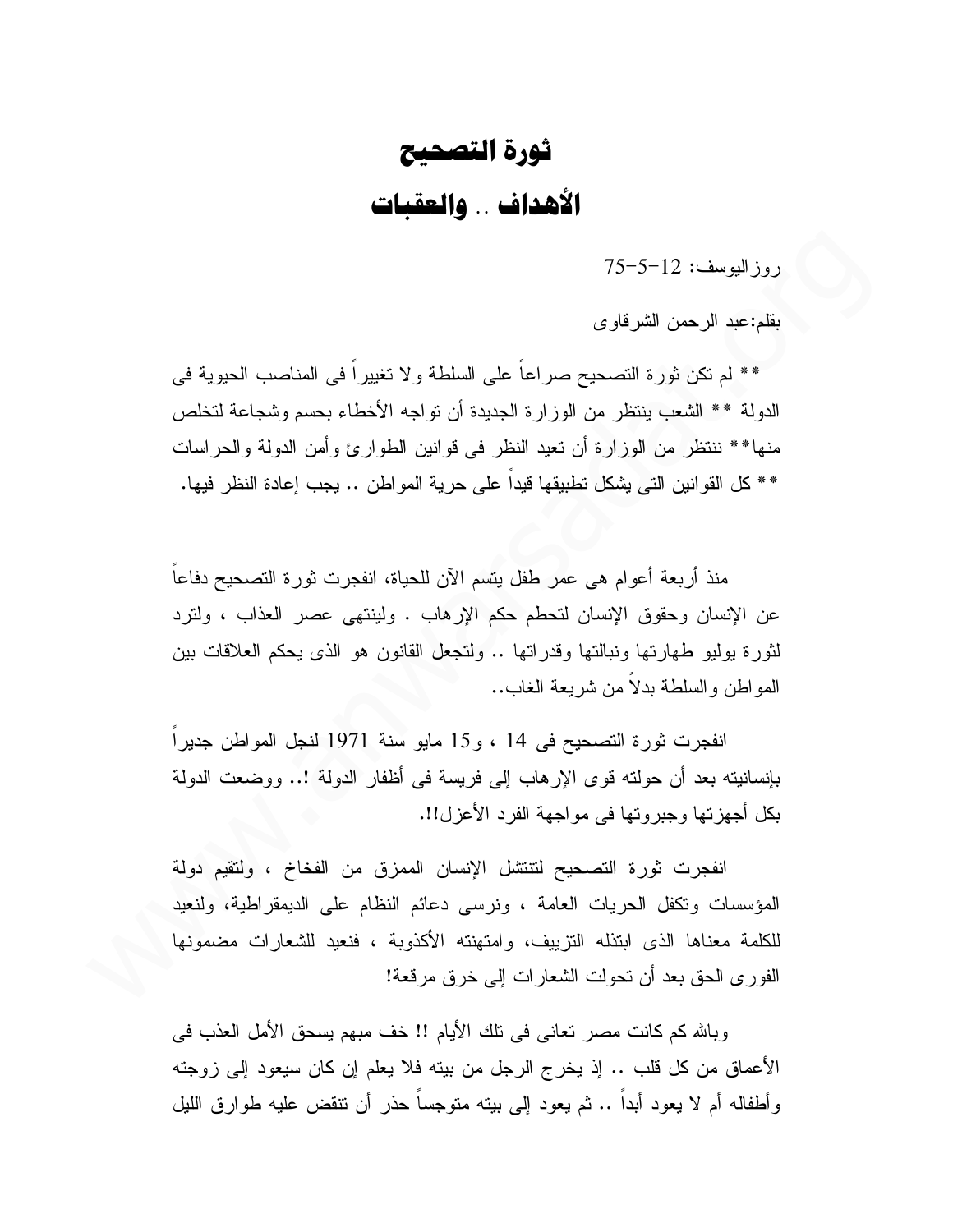ويساق إلى جحيم التعذيب متهماً بما لا يعرف، وبما لم يقترف، حيث لا يسمع عنه أحد شبئا بعد ..!

في مثل تلك الأيام من أربعة أعوام كان السأم يلتهم أنبل ما في الناس .. هزيمة يونيه 1967 نلقى بكل نقلها وعارها على الكواهل والصدور ، والكلمات الكبيرة الجوفاء الباردة المبتدعة عن الاشتراكية تتناقض مع الواقع اليومي الحي الممض .. والتزييف يطحن أعصاب الشرفاء .. والضلالات ندوى .. والحياة كأنها طريق مسدود يسير فيه الإنسان ليصطدم بجدار ٦ هيب لا يملك إلا أن يخبط فيه الر أس ، و الغيظ يمز ق القلو ب!!

كان الشعب مع ذلك بملك الميثاق ويملك بيان 30 مارس وفيهما أجمل الكلمـــات و أعظم الكلمات عن الحرية و الديموقر اطية و الاشتر اكية و الوحدة و العدالة و تكافؤ الفر ص .. كلمات حفظها تلاميذ المدارس و آمنو ا بها .. ثم يكبر تلاميذ المدارس ليجدو ا كل مـــا في الحياة عكس ما نعلموه وهم صغار .. فيتمزق القلب الذي حلم بالعدل ونغنى للحرية و الأمن و السعادة!

في ذلك الجو الذي تمزق فيه الناس وظن بعضهم أنــــه لا خـــــلاص .. وبلغـــت القلوب الحناجر انفجرت ثورة التصحيح.

انفجرت باسم أحلام هذا الشعب في الحرية والعدالة ، وباسم حق هذا الشعب في الكبر باء والكر امة.

\*\*\*

وكان لثورة التصحيح أهدافها الواضحة:

- أن نرسمي فواعد الديموفراطية و أن نصون الحريات العامة و أن نكفــل حقــوق الإنسان لكل مواطن.
- أن نقيم دولة المؤسسات فلا نتشأ بعد مر اكز ِ فو ي من أفر اد أو جماعات فـــ ، أي موقع من مواقع العمل.
	- أن تر د لمبادئ ثور ۃ دولبة حبوبتھا.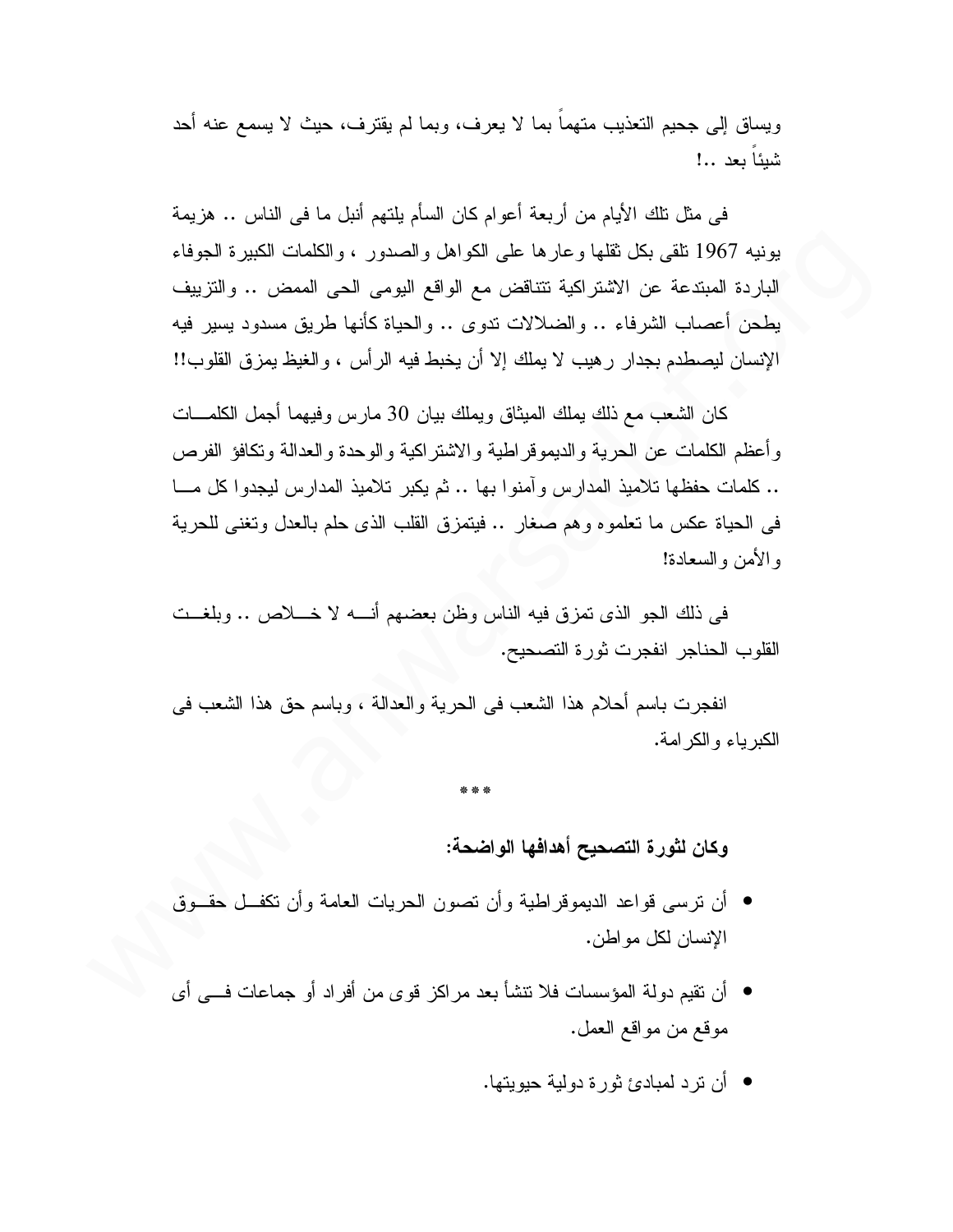- أن تحمى مرحلة التحول الاشتر اكى بسياج من حرية التعبير وحرية النقــد فـــلا نتحول الاشتراكية التي هي ربيع البشرية إلى مغــانم لــبعض ذوى الســلطات وحرمان للغالبية العظمى من العاملين .. والعاملون هــم أصـــحاب المصـــلحة الحقيقية في الاشتر اكية.
- أن تجعل التنظيمات السياسية قوة انطلاق شعبية وطاقة خلاقة لخدمـــة أهـــداف الجماهير لا سلطة علوية منفصلة عن الشعب تحكمها الأساليب البوليسية ، وحب التسلط والسبطر ة والر غبة المجنونة في الانتفاع.
- وأن نقوى شعور الانتماء الوطنبي والعربي في المواطن المصرى بالقضاء على الظلم والاستغلال وإشاعة الإحساس بالعدل فيدرك المواطن بحق أنه جزء مـــن هذه الأمة العربية.. وأن دفاعه عن مصلحة الوطن والأمة العربية إنما هو دفاع عن مصلحته الشخصية.

كانت هذه الأصناف كلها من أجل خلق وحدة وطنية بحق .. وحدة وطنية نكون ركيزة ومنطلقاً للقوات المسلحة لتخوض حرب التحرير .

كانت من أجل خلق وحدة عربية على ركائز صلبة ، وحدة عربية نثـــر ي بهـــا طـاقات الأمة العربية ونحقق من خلالها كل أحلامها في التقدم و الاز دهار .

\* \* \*

وانطلقت ثورة التصحيح وسط كثير من الصعوبات والظنون نتاضـــل لتحقيـــق أهدافها.

ألغت المعتقلات وحررت المعتقلين السياسيين وأقامت دولة المؤسسات ، وأعلت سيادة القانون ، وأنهت الإجراءات الاستثنائية.. وإذن فلم نكن ثورة التصحيح صــــراعا على السلطة ولا تغييراً في المناصب الحيوية في الدولة، وإنما انفجرت لتخلق أســـلوباً جديداً للحكم ومناخاً جديداً يهيئ للأمة أن نتطور ويتيح للشعب أن يحقق أحلامــــه فـــي العدل والحربة ونكافؤ الفرص والمساواة.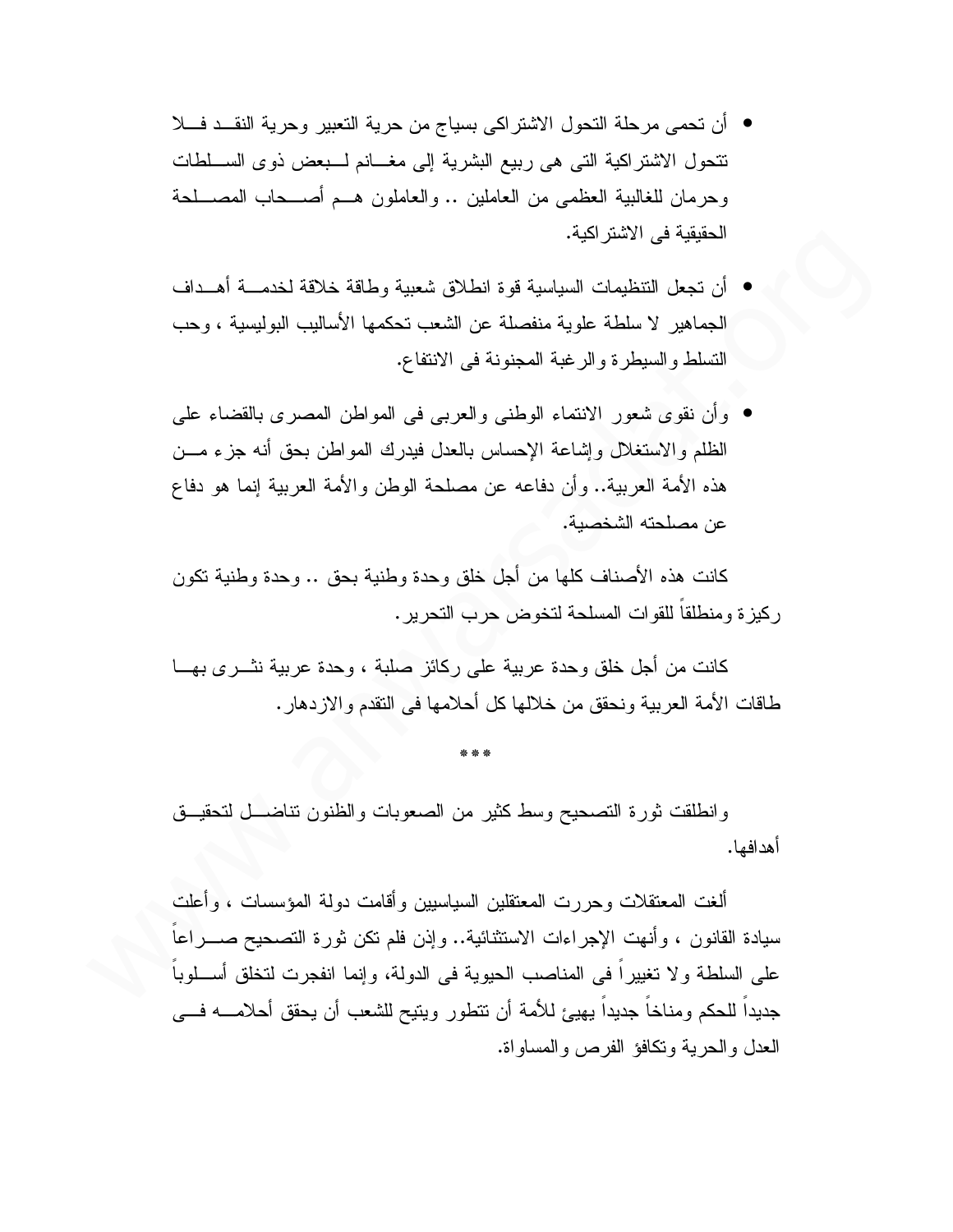كان في المعتقلات مئات من المعتقلين من بينهم أكثر من مائة من المار كسبين .. فحررتهم ثورة التصحيح جميعاً وألغت المعتقلات .. وأحرفت لفترة ما يرصد التحركات والفضائح .. وألغت ثورة التصحيح أساليب النجسس والنصيد .. وبدأ المواطن يشـــعر ىالأمن.

وبدأت تنفض عن وجه الوطن كل الغبار الذي أهالتــــه عليــــه مراكـــز القــــو ي وحققت حلم عبد الناصر في ثورة جديدة تنقذ ثورة بوليه وتخلق جوا صحيا لا يسمح بنشوءِ مراكز فو ي .. وقد كان عبد الناصر قبل أن يعاجله الموت قد عبر أكثـــر مـــن مره عن حاجة الوطن إلى ثورة جديدة لتصحيح مسار ثورة بوليه.

ولكن بعض الذين ثلت ثورة التصحيح عروشهم التي أقاموها على الأشــــلاء .. بعض الذين كانوا بقتاتون بآمال هذا الشعب .. بعض الذين خربوا وزينوا وجهوا ثــور ة التصحيح عندما قدها الرئيس السادات بعداء مرير ..

وبالاتهام!.

ونز عموها نتكر أكمبادئ عبد الناصر !!.

وبعضهم زعمها ردة!.

وبعضهم هم فقد الاتجاه .. فحسب أن ثورة التصـــحيح ســتنتزع الأرض مـــن الفلاحين لتعيدها إلى الإقطاعيين .. وستنزع المصــــانـع مـــن العمـــال لتعيـــدها إلــــي الرَّ أسماليين! وإنها ستعدل عن النحول الاشتر اكبي إلى نظام آخر .

وعندما وجدوا ثورة التصحيح تدعم القطاع العام وتعتبسره عصسبا للاقتصساد القومي، وتحميه من أخطاء الإدارة .. وعندما رأوا ثورة التصحيح خطوة على طريق ثورة يولية وتطورا بها وتطهيرا لها من انحراف بعض الدخلاء والمتسلقين .

الانتهازيين .. عندها بدءوا يكيدون لثورة التصحيح لأنها خيبت الظنون

وبعضهم حاول أن بوقع ببن ثورة النصحيح واليسار المصرى ويزعم أن إطلاق الحريات العامة قد أطلق حرية اليمين !! وكان اليسار عدوى الحرية !! .. ولكن اليسار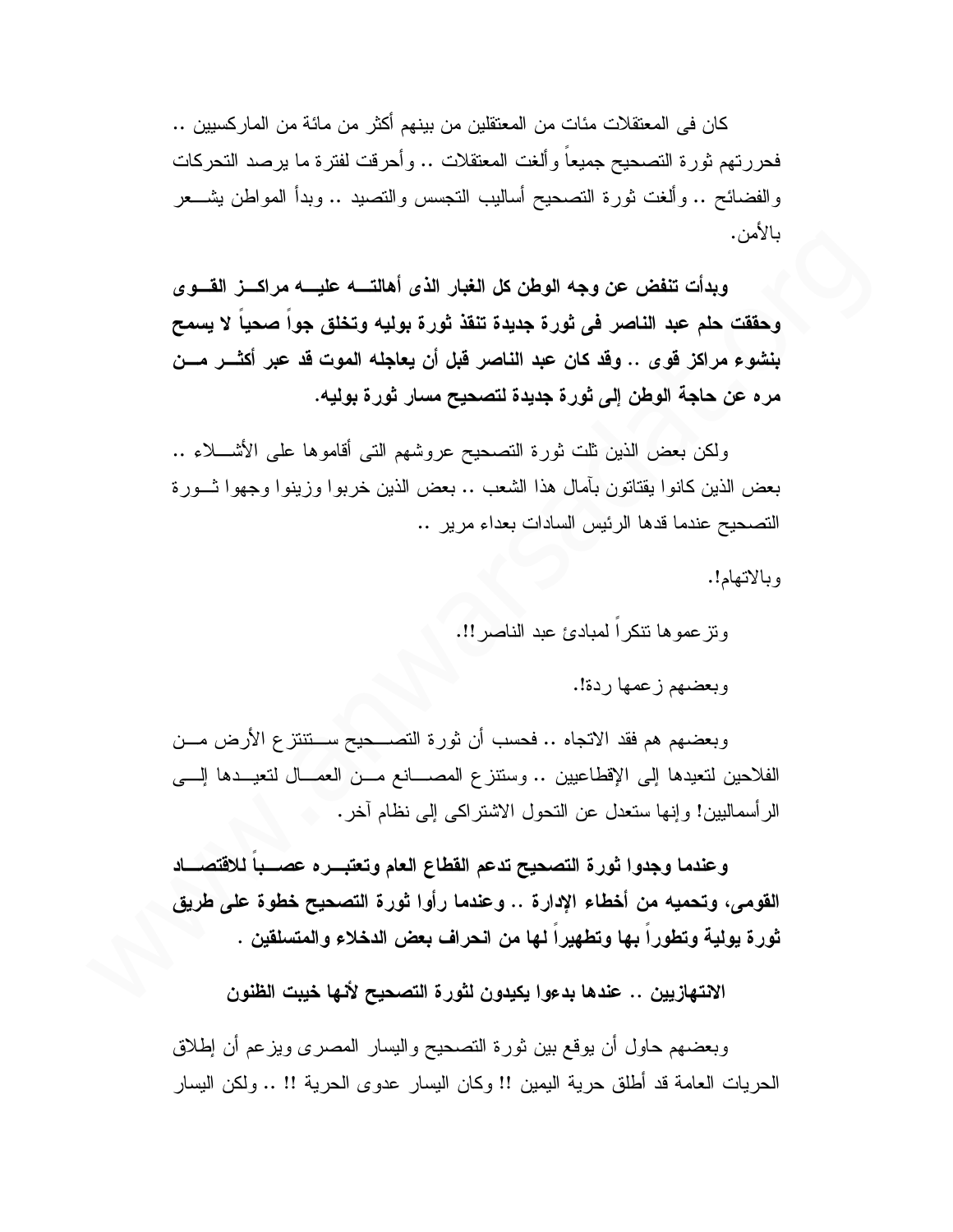المصر ي هو أول ضحايا الإجر اءات الاستثنائية وقد سقط منه في المعتقلات شهداء من أبرز المناضلين الوطنيين وقد عرف الجوع والاضطهاد نتيجة غياب الديموقراطيـــة .. واليسار المصرى يناضل في سبيل الاشتراكية ويدرك أن الديمقراطية هـــي الضـــمان الوحيد لحماية التحول نحو الاشتراكية ولانتصار الاشتراكية .. والجماعة التبي أسقطتها ثورة التصحيح اضطهدت الكثيرين من عناصر اليسار، وشوهت التجربـــة الاشـــتراكية و عطلت نمو ها الطبيعي.

ولقد رحب اليسار بثورة النصحيح وشارك فيها بقواعده قيادانه باستثناء أفسراد قلائل كانت قد ارتبطت مصـالحـهم ببعض مراكز القوى ... وموقف اليسار من الشــورة التصحيح موقف مبدئي اتخذه اليسار وسار ففيه منطلقا من فهمه لمصلحة الشعب ومسن إدراكه لمدى ما بمكن أن تحققه الديموقر اطية وسيادة القانون وإعادة بناء الدولة لتكــون دولة مؤسسات لا دولة أفراد . تأييد اليسار لثورة التصحيح ينبع مـــن وعيـــه العلمــــى النُّوري بأن المناخ الديموقراطي هو المناخ الوحيد الذي يوفِّر الشُّروط الصَّالحة للنَّطور والنحرر الوطني ولانتصار الاشتراكية وإعادة بناء إنسان جديد .. ومـــن هـــذا الفهـــم يمار س النقد بإدر اك لمسئو ليته في حماية الثور ة.

وقد كان من الطبيعي أن تكون ثورة التصحيح هـــي الطريـــق إلـــي انتصــــار رمضان.. كان يجب أن تقوى شعور الانتهاء وترتفع بحسن أداء المسواطن لتشسمخ الهامات العربية في حرب أكتوبر وتصبح الأمة العربية إحدى القوى الدولية وتتغير في دنيانا كثير من الموازين والحسابات.

ولكن ثورة التصحيح مع ذلك مازالت في حاجة إلى كثير من اليقظــــة والعمـــل الدائب لتجتاز ما يتحداها من عقبات.

أولى هذه العقبات هي شيوع قيم المجتمع الاســـتهلاكي .. وهـــي تـــدفع إلــــي السقوط بكثير من الرجال والنساء !!.

ونحن نعرف أن الوزارة الجديدة مكلفة من الرئيس السادات بأن تحـــارب هـــذه الظاهر ة الخطير ة التي تفتك بأخلاقياتنا.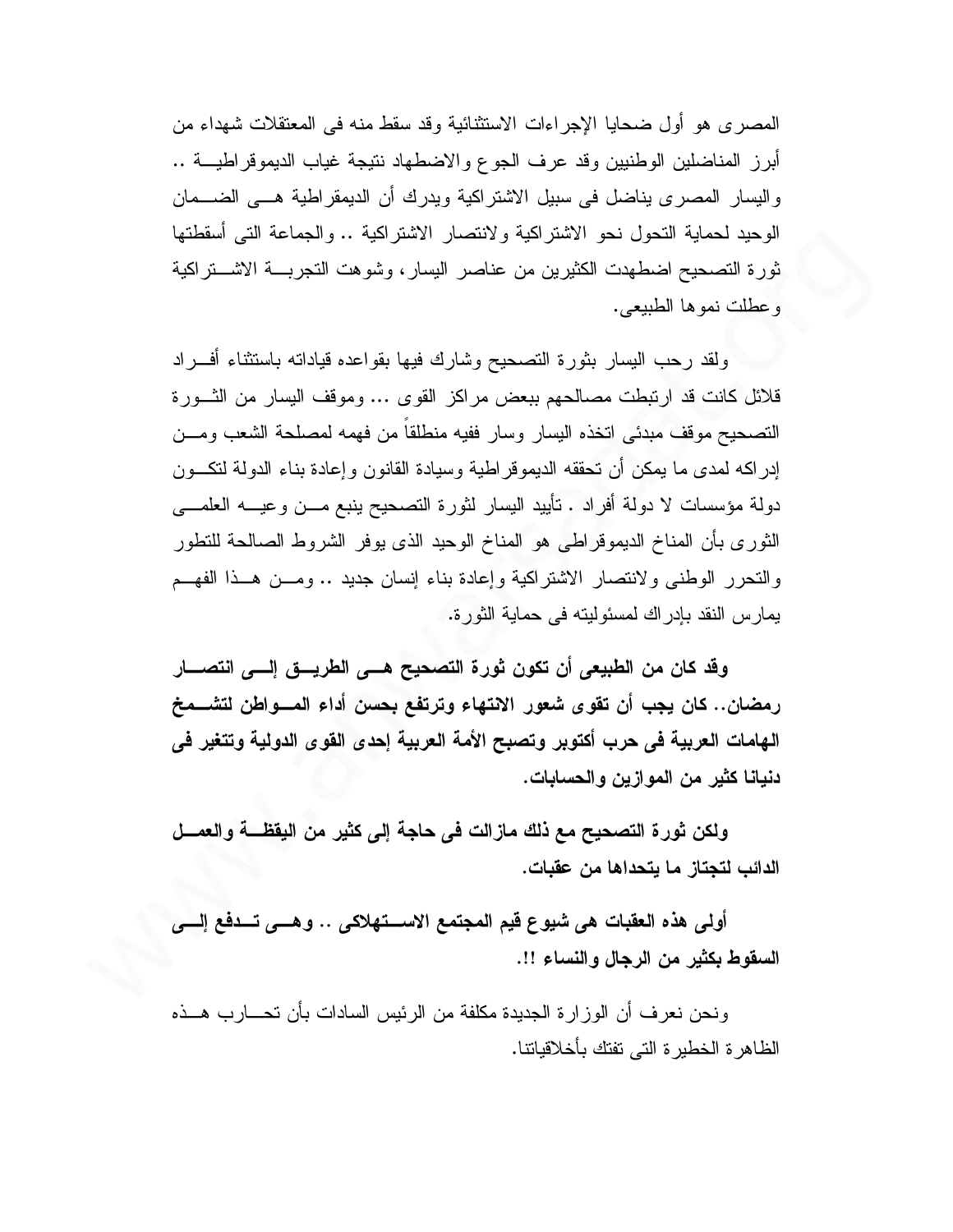و هي في امتحان خطير .. والشعب بنتظر ٍ منها أن تضبق الفجو ة التي انســـعت بين الطبقات .. أن تحارب القيم الدخيلة على أخلاقيات التعامل .. السمسرة والعمولات والإثراء الفاحش والدخول الطفيلية ومظاهر الغنبي المستفز!!

الشعب ينتظر منها أن تسير الحياة عليه .. وأن ترسى قيماً جديدة في الأذهـــان على أساس أن العمل والعمل وحده هو القيمة الحقيقية للإنســـان .. أن تحمــــى مرحلــــة النحول الاشتراكي من الذين يحاولون الانقضاض عليها . أن ترسى فواعد الديمو قر اطبة في كل مواقع العمل .. أن نشيع الإحساس بالعدل وأن نوفر نكافؤ الفرص .. فكل أولئك من أهداف ثورة التصحيح.

والشعب ينتظر من الوزارة الجديدة أن تواجه بحسم وشجاعة الأخطاء لتتخلص منها.

وإذا كان أحد الأهداف الكبر ي لثورة التصحيح هو حماية الحريسات العامسة .. فإننا ننتظر من الوزارة أن تعيد النظر في قوانين الطوارئ وأمن الدولة والحراسات .. ولقد قاد الرئيس السادات حرب أكتوبر دون أن يلجأ إلى إجراء استثنائي . فلم يعتقـــل مواطن واحد أو تحدد إقامته .. وهذه ظاهرة لم تحدث في تاريخ الحروب الحديثــــة .. وهل تسجل بالفخر لثورة التصحيح .. ولكننا نجد مع ذلك في قسانون الطسوارئ مسا يجافي روح ثورة التصحيح .. وما يتناقض مع أحدد أهــدافها وهــو كفالـــة حــرب المو اطن.

نتص المادة الثالثة مكرراً من هذا القانون بِتيح لنيابة أمن الدولة أن تقبض على المواطن به في السجن عدة شهور .. ثم يفرج عنه وقد تثبت براءتـــه .. فقـــد ســــجن ظلما..!! وحتى الضمانات التي وضعتها هذه المادة لحرية المواطن لم يعمل بها.

وقد أثبت التطبيق العملي أن هذه المادة إذا أسئ تطبيقها تشكل إهــدار ا خطيـــر ا لحرية المواطن وتتناقض تناقضاً حاداً مع أهداف ثور ة التصحيح.